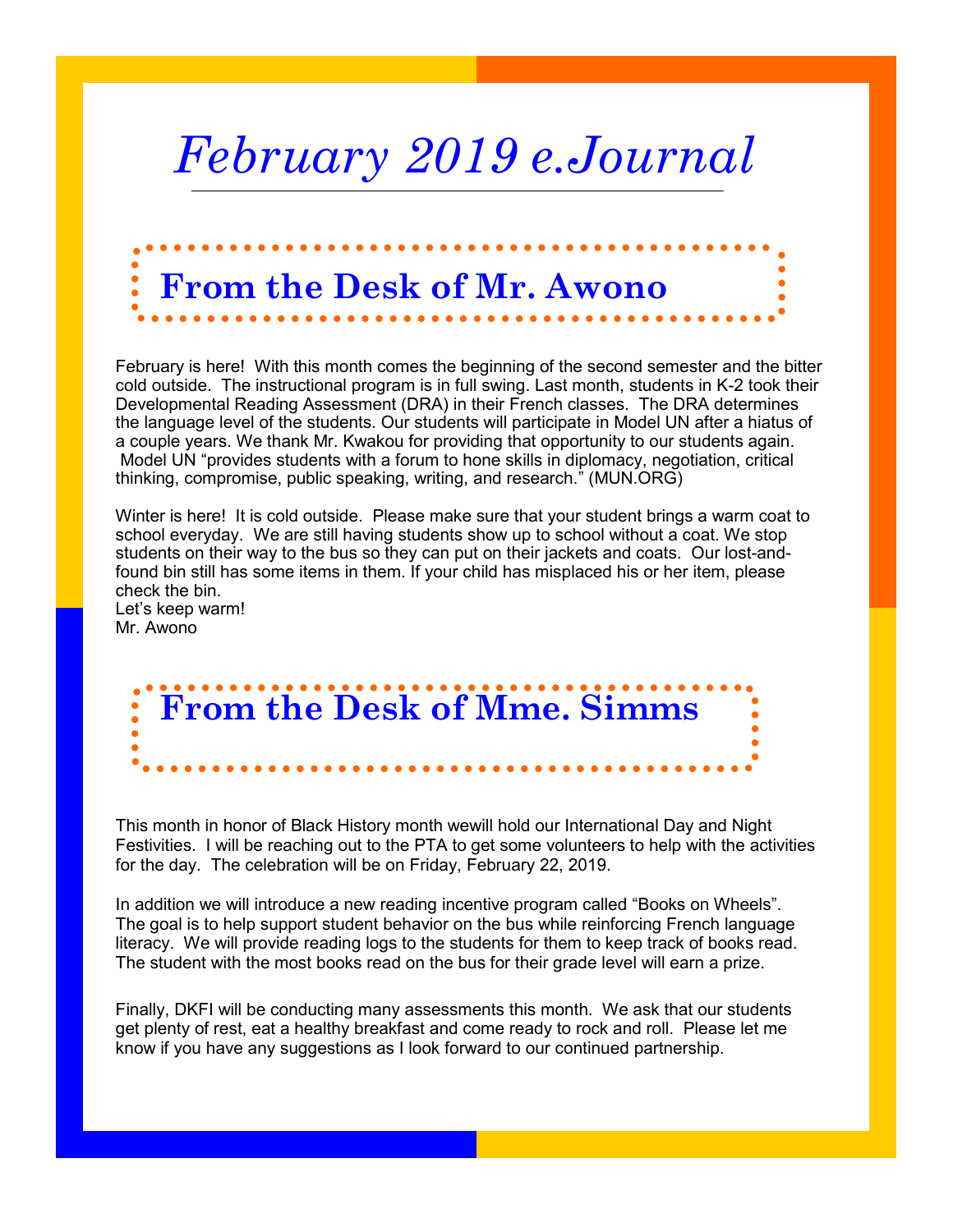### Alerts

#### Weather Alerts: For the latest updates, check out the following:

PGCPS website [\(www.pgcps.org\)](https://www.pgcps.org/) Social media sites ([facebook.com/pgcps,](http://facebook.com/pgcps) [Twitter](http://twitter.com/pgcps) and [Instagram:](http://instagram.com/pgcps) @PGCPS)

- PGCPS-TV (Channel 96/38)
- Local media outlets for updates
- [E-alerts:](https://public.govdelivery.com/accounts/PGCPS/subscriber/new)

https://public.govdelivery.com/accounts/PGCPS/subscriber/new?qsp=PGCPS\_9

PGCPS Weather Line [301-952-6000](tel:%28301%29%20952-6000) (option "1")

View [Emergency Weather Codes and Plans.](http://www.pgcps.org/WorkArea/linkit.aspx?LinkIdentifier=id&ItemID=31368)

### **Recognitions**

DKFI has been honored with the recognition as being a 5 STAR school within Prince George's County. We are very proud of this distinction, and know that is due to the wonderful work of students, staff, partners, PTA **AND** our parents. It takes all stake holders for DKFI to earn this prestigious recognition. Thank you to all for your continuous support and partnership.

It is with such pride and joy that DKFI announces that our 8th grade class has scored exceptionally well on the PSAT.

We have 18 students who scored 1000 or better, as well as, 11 who scored 900 to 999. These numbers represent more than half of our 8th grade population.



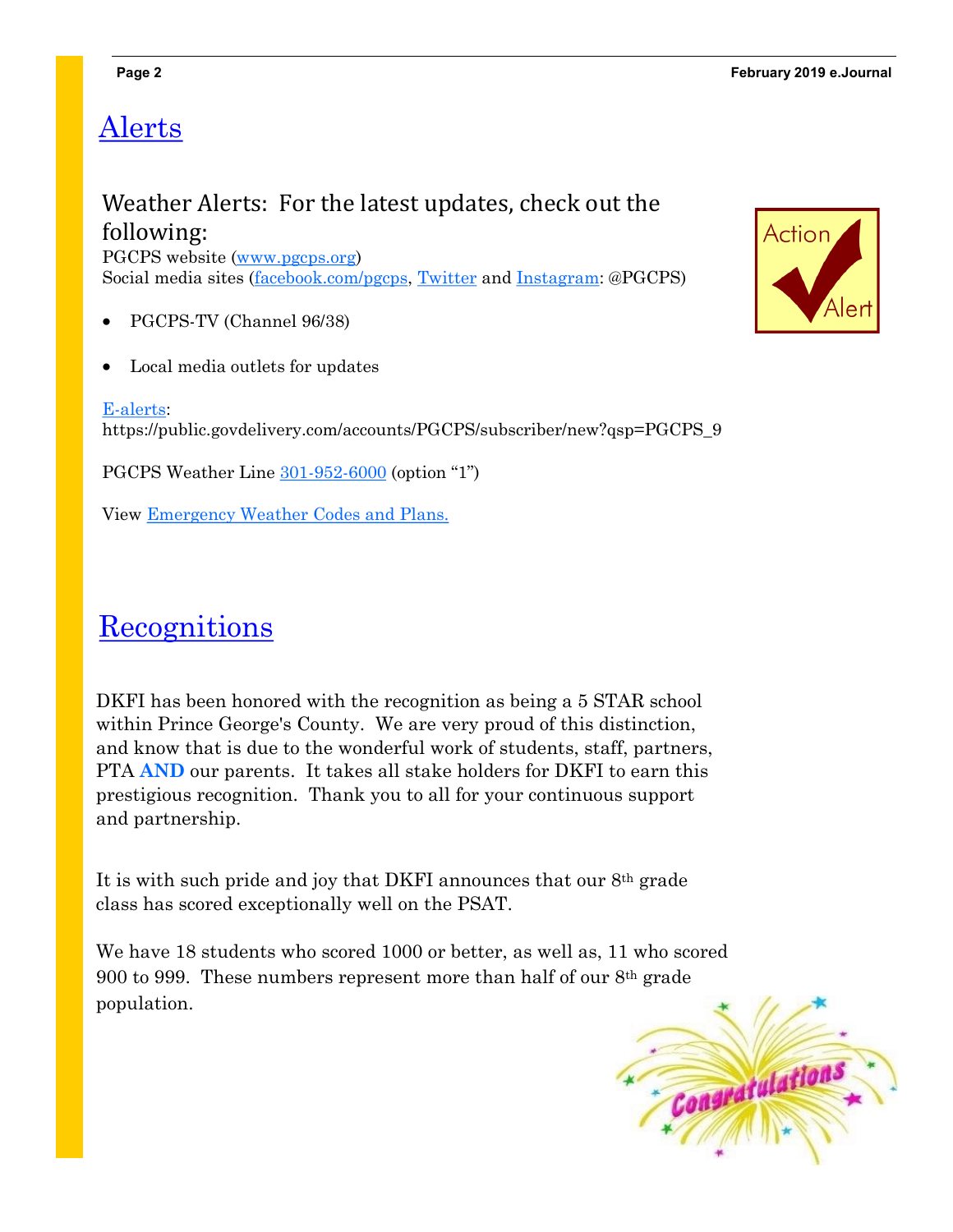#### Upcoming Events



Parents there are a few exciting events coming up. Please make sure to mark your calendars, so you can be aware.

- February 8—Picture Day for **"Clubs/Athletics"** Only
- February 11—Class Picture Day
- February 18—No School, President's Day
- February 19—Mr. Adjalla's class to Owen's Science Center
- February 20—Dr. Mill's class to Owen's Science Center
- February 21—Mr. Feujio's class to Owen's Science Center
- February 22—Mr. Nguena's class to Owen's Science Center
- February 22—International Day/Night activities and reception
- February 22-24—Model UN trip to Williamsburg, VA
- February 27-28—Talent Show Auditions (4:15-6:30pm)
- February 27—Mr. Biaka's class to Owen's Science Center
- February 28—Mme. Segbor's class to Owen's Science Center



#### Reminders

LOST & FOUND: Parents, the lost and found bin is overflowing with students belongings. We know replacing the items are a cost that you would prefer not to have to pay, so please come and check the bin if your child is missing any items.

**LUNCH ACCOUNTS:** The cafeteria manger has expressed concern that many students have very low funds on their accounts, or have no funds at all. Please make sure to keep track of your child's breakfast/lunch account. An easy was to ensure your child will always have enough funds on their account is to sign up for My School Bucks. The process is quick and easy. Create an account by going to: www.myschoolbucks.com